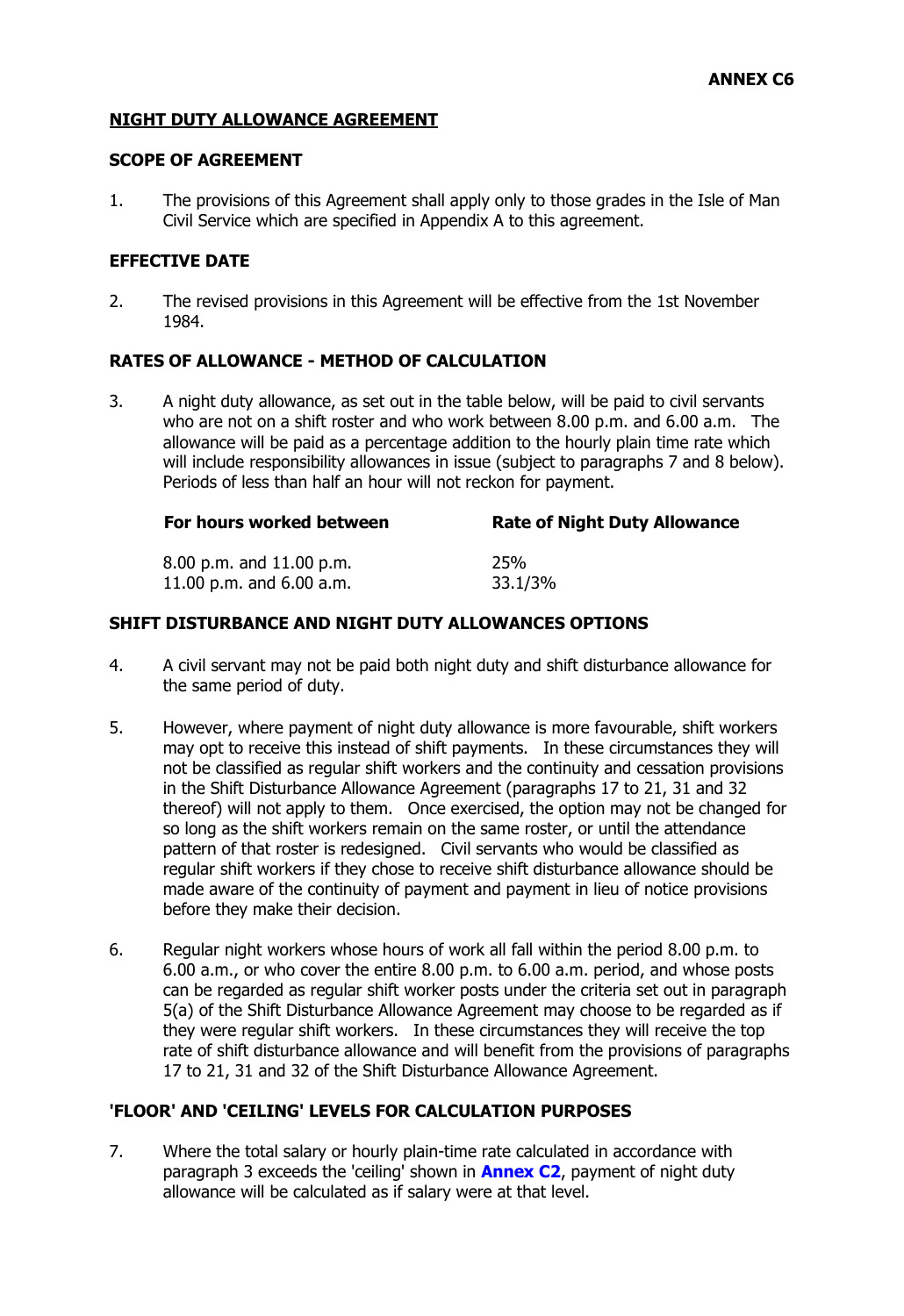8. Where the total salary is less than the 'floor' figure shown in **[Annex C2](http://www.gov.im/hr/iomcs/cs_regs/Annexes/annexc2.xml)**, payment will be calculated as if salary were at that level.

# **SUPPLEMENTARY PROVISIONS**

- 9. Night duty allowance will be paid only for periods of effective duty either at the place of work or, if appropriate, on call-out, i.e. periods spent on-call or stand-by will not attract payment of the allowance.
- 10. Where the conditions for payment are satisfied, this allowance may be paid in addition to any payments for overtime, or premium payments for attendance at weekends or on bank or public holidays; but these payments may not be included in the calculation of night duty allowance.
- 11. Night duty allowance may not be included as a reckonable allowance for the purpose of calculating overtime or weekend or bank or public holiday premium payments.
- 12. Night duty allowance is reckonable for superannuation purposes in accordance with the Principal Civil Service Pension Scheme.

Date: 9th November 1984